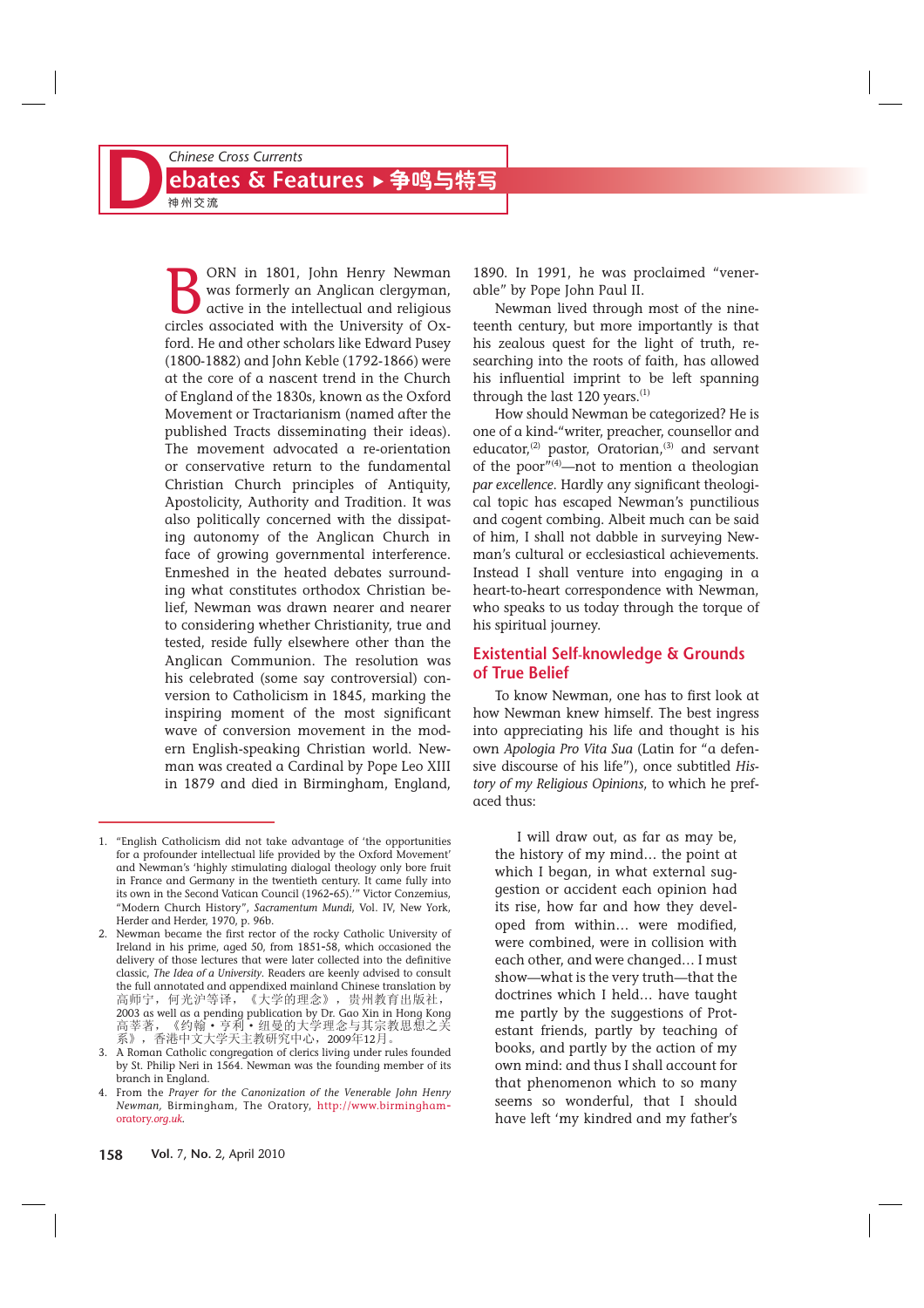# **纽曼枢机(1801-1890)** 皈依的心路历程

### **Reflecting on the Quest, the Zest and the Rest**

**John Henry Newman (1801**-**1890)**

刘伟杰 ● Cyril J. Law

ැᳯgѼ߽g㒑᳐⫳Ѣ <sup>1801</sup> Ꮬˈ⌏䎗Ѣ⠯⋹ᄺⱘⶹ 年, 曾当过英国圣公会牧 识界及宗教界。他跟一众学者如皮由兹 (Pusey) 和凯布勒 (Keble) 等成为圣公会 内一股新兴力量,被称为「牛津运动」 或「单张派」,时值1830年代。他们出 版的一系列文章宣传以下主张: 重申基 督教会的原旨, 保守回视古典、宗徒传 承、权威及传统。这派亦关注圣公会的 独立自由, 抵制政府的日益干涉。在激 烈辩论的声浪中, 纽曼积极反思什么构 成正宗基督信仰的核心。他渐渐考虑到 底完整、真确及经证明的基督宗教是否 存在于圣公会以外。他解决了这忧虞, 于1845年改宗天主教。此举毁誉参半, 却掀启一场英语基督宗教界最触目的皈 依浪潮。教宗良十三世于1879年擢升他 为枢机(红衣主教)。纽曼于1890年在英 国伯明翰逝世。1991年教宗若望保禄二 世宣布他为「可敬者」。

纽曼活跨整个十九世纪。他热诚 切求真理之光, 寻研信仰之根, 影响所 及, 触沾过去一百二十年。(1)

试问我们该怎样将纽曼归类呢? 他似乎独树一帜: 他是"作家、传道 人、辅导者、教育家、⑵ 牧者、司铎 祈祷会会士(3) 及穷苦者之仆", (4) 此 外, 他更是一位超卓的神学家, 他仔细 讨论过几乎所有重要的神学课题。关 于纽曼的著作汗牛充楝,故我不在此 赘述他在文化及教会事功上的成就。 反而我希望试试跟纽曼心心相语, 听 听他延绵崎岖的精神旅途,今天如何 启发我们。

<sup>1. &</sup>quot;英国天主教并没有利用到牛津运动'所提供的深化知识 学术的优势',而纽曼'极具启发性的对话式神学也只不 过在20世纪的法国和德国取得成果。到梵蒂冈第二届大公会 议时(1962-65)它才落叶归根。'" Victor Conzemius, 《现代 教会史》, Sacramentum Mundi, 第四册, 纽约, Herder and Herder,1970年,第96b页。

<sup>2.</sup> 纽曼正值五十岁盛年时,成为了际遇堪坷的爱尔兰天主教 大学首任校长(1851-1858)。这事促发了纽曼发表一系列演 讲,即后来收集成书的传世经典,《大学的理念》(高师 宁, 何光沪等译, 贵州教育出版社, 2003 年); 另见行将 出版的《约翰•亨利•纽曼的大学理念与其宗教思想之关 系》(高莘著, 香港中文大学天主教研究中心, 2009年  $(12 \tilde{H})$ 

<sup>3. 1564</sup>年由圣斐理•乃立(St. Philip Neri) 创立的罗马天主教神职 团体,会员需按会规生活。纽曼是这团体在英国的会院的创 立人。

<sup>4. 《</sup>可敬者若望亨利纽曼列品祷文》,伯明翰,The Oratory, http://www.birmingham-oratory.org.uk/。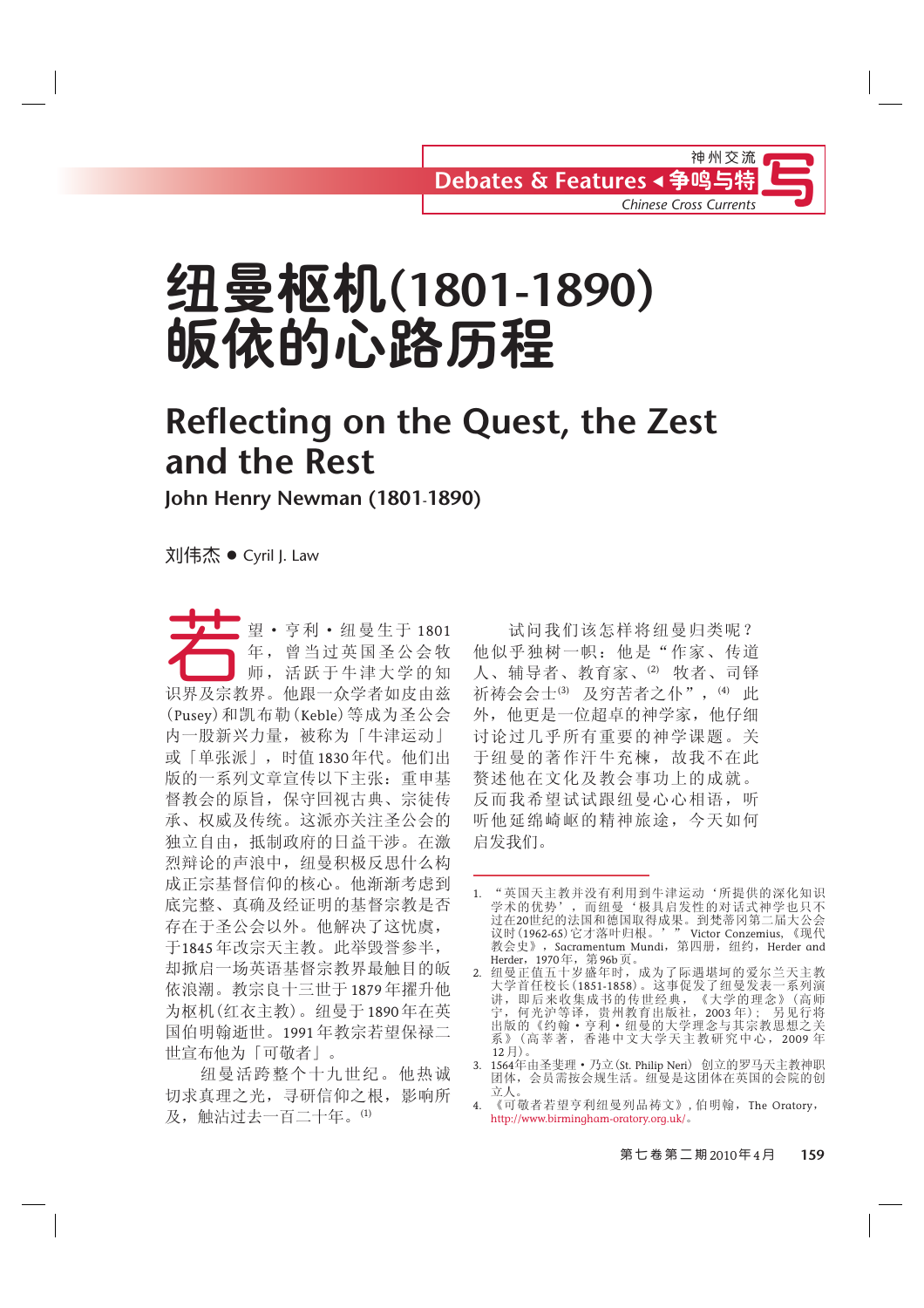house' for a Church from which once I turned away with dread. $(5)$ 

For aspirants in the spiritual quest, whether for truth or for sublimation of self-qualities, it is not uncommon to record one's journey in the form of a journal. This practice is most commendable. Augustine's *Confessions* tops the best-sellers' list, especially for its luring personal self-disclosure, cutting sincerity and powerful rhetoric. As for Newman, the quote above serves almost as a writer's guide to a spiritual biography. It would be all the more appealing to the intellectual bent who feel that they fall under the sway of influences emanating from objective truth-claims. However, a contemporary of Newman, Søren Kierkegaard (1813-55), in his *The Point of View of My Work as an Author* (a no less marvellous *apologia*), expresses critical insights on the shortcomings of what may be called *sheer cognitive conversion* or religious quest, despising "pedantic thinkers who do not have an ounce of pathos or passion in them":  $(6)$ 

In relation to Christianity and every problem of existence… so-called 'pure' thinking is generally a psychological curiosity, an admirable ingenuity in combining and constructing in the fantastic medium of pure being. $(7)$ 

Here is a perennial scholastic principle, following the school of Aristotle and Thomas Aquinas: we know ourselves through our acts. The same applies to Newman, whose conversion was not a matter of "paper logic", but the lasting fulfilment of a long series of faith-acts, of engaging the whole personhood in honest discussions fuelled by pious devotion. Like Kierkegaard, Newman exemplifies an existential Christian understanding of self:

And when we act—when we risk something decisive in extreme subjective passion and in full consciousness of eternal responsibility, as any of us may do—then we learn something very different, and come to know that being human has nothing to do with endlessly stitching things together into a system. By existing essentially as humans, we also acquire a sense of comedy.(8)

This "comedy", in its expanded sense, can be interpreted as the "drama of salvation" wherein Christ at the centre of the world stage reconciles the paradoxical: God versus man, eternal versus temporal, sin versus grace, glory versus shame. Man's existential self-understanding is thus brought beyond psychological anthropology insofar as it is re-rooted in an incisive awareness of man's stark aloneness with God in eternity. That is what Kierkegaard means by "on being related objectively to one's own subjectivity",<sup>(9)</sup> described as a "real task" and "an art" to assert one's existence in the grander context of *Another*. In his adolescent days, coloured by Calvinistic tendencies, Newman already acknowledged the inspired influence "making me rest in the thought of two and two only absolute and luminously self-evident beings, myself and my Creator".<sup>(10)</sup> Of course this crude, incipient belief was later "abjured" and matured into a more wholesome embrace of the Catholic Faith with her sacraments and teachings. Nevertheless it is not difficult to discover traces of this very primordial personalistic relationship with God in Newman:

Take me away, and in the lowest deep There let me be. And there in hope the lone night-watches keep, Told out for me. There, motionless and happy in my pain,

<sup>5.</sup> John Henry Newman, *Apologia Pro Vita Sua*, Ian Ker ed., New York, Penguin Books, 2004, pp. 15-16.

<sup>6.</sup> Søren Kierkegaard, *Concluding Unscientific Postscript*, tr. by Jane Chamberlain and Jonathan Rée in *The Kierkegaard Reader*, Malden, MA, Blackwell Publishers, 2001, p. 264.

<sup>7.</sup> *Ibid*.

<sup>8.</sup> *Ibid*., pp. 264-265.

<sup>9.</sup> Søren Kierkegaard, *The Last Years: Journals 1853*-*55*, tr. by Ronald Gregor Smith, in *The Kierkegaard Reader, Malden*, MA, Blackwell Publishers, 2001, p. 26.

<sup>10.</sup> *Apologia*, p. 25.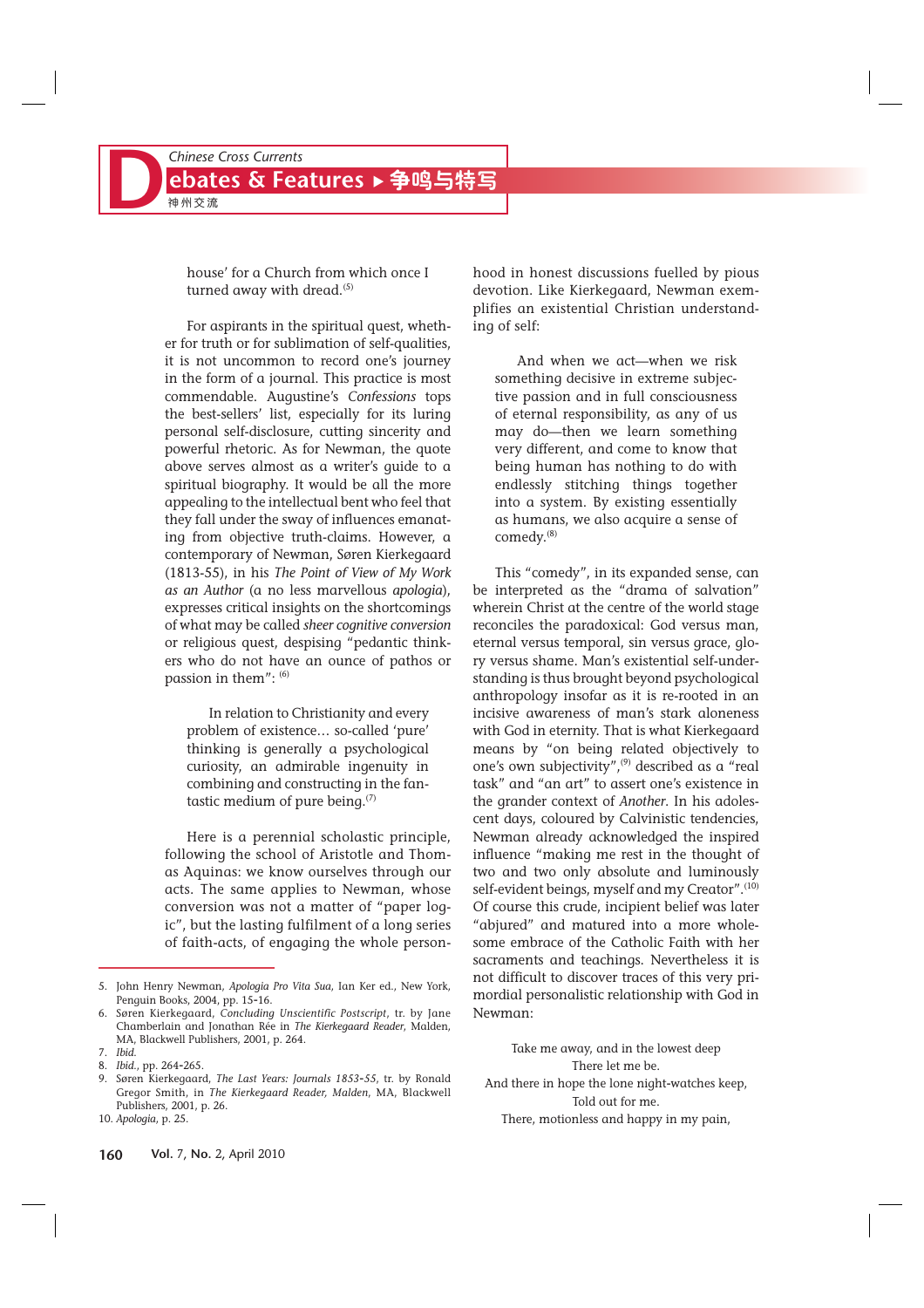

### 自我存在认知与真确信念

要认识纽曼, 便须先看纽曼怎样认 识他自己。了解他生平思想的最佳切入 点, 便是他的"自我辩解"书(副题: 我 的宗教见解史), 他在序言这样说:

> 我会尽量将我的思想历 程铺陈出来……我从那儿作起 点: 每项观点是藉其么外来建 议或怎样偶意间兴起,遂如何 从其内在发展开去 …… 如何修 正、如何整合、如何与其它观 点相冲、并如何改变……我必 须展示出确切真实的,我所持 守的教义: 一部份透过誓反教 (新教)朋友们的建议教晓我, 一部份从书本上学懂, 一部份 靠我自己思维之力……如此我 要和盘托出令那么多人感到诧 异的事实 - 即我怎该离开 了"我兄弟和我父的家"而 加入了一个我曾望风而逃的 教会。(5)

为寻找真理或愿提升个人素质的精 神追求者, 把自己的心路历程以回忆录 形式写下来并不罕见。这种练习备极推 崇。奥思定的「忏悔录」风行世代,尤 以其娓娓动人的自我剖白、切身坦诚及 强劲辞令见著。纽曼以上的引言,简直 可当作是一份灵性自传的写作大纲,这 尤其吸引那些自觉受到客观真理宣传感 染的知识分子。但是,与纽曼同期的祈 克果 (1813-1855) 在其著作中表达了一些 精辟的见解, 批评一种所谓"纯思想皈 依"的宗教追求, 指责"那些身上毫无一 丝感染力或激情的迂腐思想家"(祈克果 的《我作为作者看我著作的观点》不愧 是另一部非凡的"自我辩解"著作)。<sup>6)</sup>

有关基督宗教及每项存在的 问题……那种所谓"纯粹"思考是 一般心理上的好奇,一种在幻妙的 纯存在体界中整合与构建的异禀 天赋。(7)

在亚里十多德和多玛斯亚奎纳的学 说中, 有这样的一条弥久恒常的哲学原 则: 我们是藉行动认识自我的。为纽曼 也是一样,他的皈依不仅只是一种逻辑 上的"纸上谈兵",更是他长年累月、 满腔虔敬地, 以全副心神人格夫坦率讨 论的信仰行动的满全。如同祈克果, 纽 曼有效地代表何谓基督徒的自我存在认 知

> 当我们行动时 -- 也如 同我们任何人都会做的——在 极端主观激情与终极责任的完 满意识中决断冒险时, 我们便 会学到截然不同的事,并明 白到人之为人, 跟不断地把 事物缝合成系统的习惯是毫 不相干的。当人依本质存在 时, 我们也便获得一种"诙 谐、幽默"的感觉 (a sense of comedy) $\,^{\circ}$  (8)

这"幽默"或"喜剧"感,按 其扩充的意涵,可理解为"救恩的戏 剧" (drama of salvation)。基督站在世界 舞台中心, 今相克的矛盾修和——神对 人、永恒对暂世、恩宠对罪恶、光荣对 羞惭。于是, 人的自我存在认知被带到 超越心理人类学的范畴, 尤其当这认知 是坚切地扎根于这觉悟——即人赤裸荒 独面对永恒的神。

<sup>5.</sup> 纽曼, 《自我辩解》, Ian Ker 编, 纽约, Penguin Books, 2004 年,第 15-16 页。(中文版可参阅《纽曼选集》,香港,基督 教辅侨出版社,1957年。)

<sup>6.</sup> 祈克果,《结论性的非学术性跋文》,Jane Chamberlain 与 Jonathan Rée 译, 《祈克果文集》Malden,MA,Blackwell Publishers,2001年,第264页。 7. 同上。

<sup>8.</sup> 同上, 第264-265页。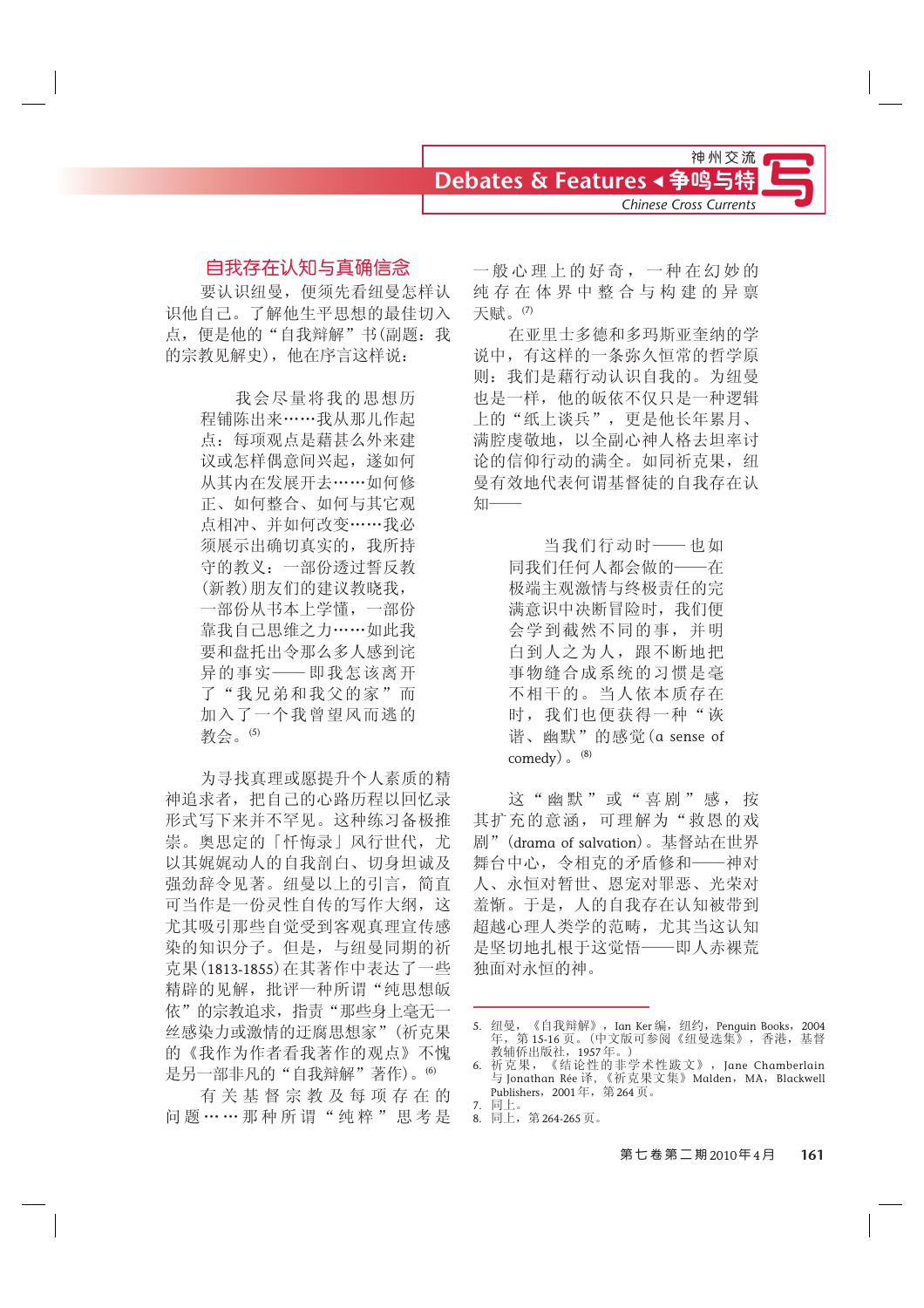Lone, not forlorn – There will I sing my absent Lord and Love: – Take me away, That sooner I may rise, and go above, And see Him in the truth of everlasting day.<sup>(11)</sup>

Acclaiming Newman as one of the "great doctors of the Church", Cardinal Joseph Ratzinger (now Pope Benedict XVI) remarked: "Precisely because Newman interpreted the existence of the human being from conscience, that is, from the relationship between God and the soul, was it clear that this personalism is not individualism, and that being bound by conscience does not mean being free to make random choices—the exact opposite is the  $case''$ .  $(12)$ 

Ethics teaches us that conscience has to be correctly informed, educated as it were, by sound principles bearing on the true hierarchy of values in reality, in order to arrive at a full personally accountable judgment. "But this way of conscience is everything except a way of self-sufficient subjectivity: it is a way of obedience to objective truth."<sup>(13)</sup>

As a duty to himself and to the Catholic Priesthood (to which he zealously belongs), Newman composed the history of his religious opinions as a defence against the charge of Untruthfulness.<sup>(14)</sup> Perhaps out of envy of Newman's fame, he had been accused of being an under-cover Papist spy lurking in the Anglican Church instigating subversion. Even so, that accusation was not as grievous and ludicrous as the one which denounces Newman as being dishonest to himself and his Creator in regard to his course of forming

his convictions. The charge was downright ballistic—a charge that almost amounts to saying: "Newman, stop fooling yourself, let alone others; all the fanciful demonstrations and strings of arguments aligned on behalf of doctrinal orthodoxy are all but a blatant exhibit of your crippled sense of credulity. You are never sure what you believe in! And you don't really mean it for certain when you claim you do…"

In response we may say, Aristotle's philosophical principle that "Truth is the end of the Intellect", $^{(15)}$  lends Newman unassailable grounds for maintaining his integrity of mind, albeit in the seemingly shadowy realm of beliefs. For man does not proceed in life on the conviction that he is not sure of what he knows, but on the premise that he cannot doubt that he *does* know. The act of knowing posits the fact *that* we know, just as sure as I know I do walk because I am stepping on the unmovable ground under my feet. And this allegorical step-length of unmovable ground represents truths and facts that we believe and grasp. The floor may be carpeted, marbled or tiled, blinding our seeing what material makes up the floor in itself, but in fact I do and I most surely know whether or not I am standing on solid ground. Newman might not have seen the flaws and inconsistencies in Anglicanism prior to leaving it, but he surely did hold its doctrines, and defended them just as anyone would defend that "I am really standing on a ground, see!" Not until the carpet is removed, then does one realize, alas, it is cement underneath (as one has so surmised). So belief involves discovery. So it was for Newman, who arrived at the realization of the fullness of Catholicity and Apostolicity subsisting in the Roman Catholic Church, although he had already been grappling with this truth in a more or less muffled manner during his Anglican years.

"When men change their religious opinions really and truly, it is not merely their opinions that they change but their hearts; and this is done evidently not in a moment—it is a slow work." $(16)$  And specifically in context,

<sup>11.</sup> Newman, "The Dream of Gerontius" in *Prayers, Verses and Devotions*, San Francisco, Ignatius Press, 1989, p. 723.

<sup>12.</sup> Joseph Ratzinger, "Presentation on the occasion of the Centenary of Newman's death: The Theology of Cardinal Newman" in *L'Osservatore Romano*, Weekly Edition in English, June 1st 2005, p. 9. 13. *Ibid*.

<sup>14.</sup> *Apologia*, p. 11.

<sup>15. &</sup>quot;While the world lasts, will Aristotle's doctrine on these matters last, for he is the oracle of nature and of truth… In many subject-matters, to think correctly, is to think like Aristotle." Newman, *The Idea of a University*, Discourse V. 5, Frank M. Turner ed., New Haven, Yale University Press, 1996, pp. 82-83.

<sup>16.</sup> Newman, "Sudden Conversions" in *Parochial and Plain Sermons*, San Francisco, Ignatius Press, 1997, pp. 1695-1696.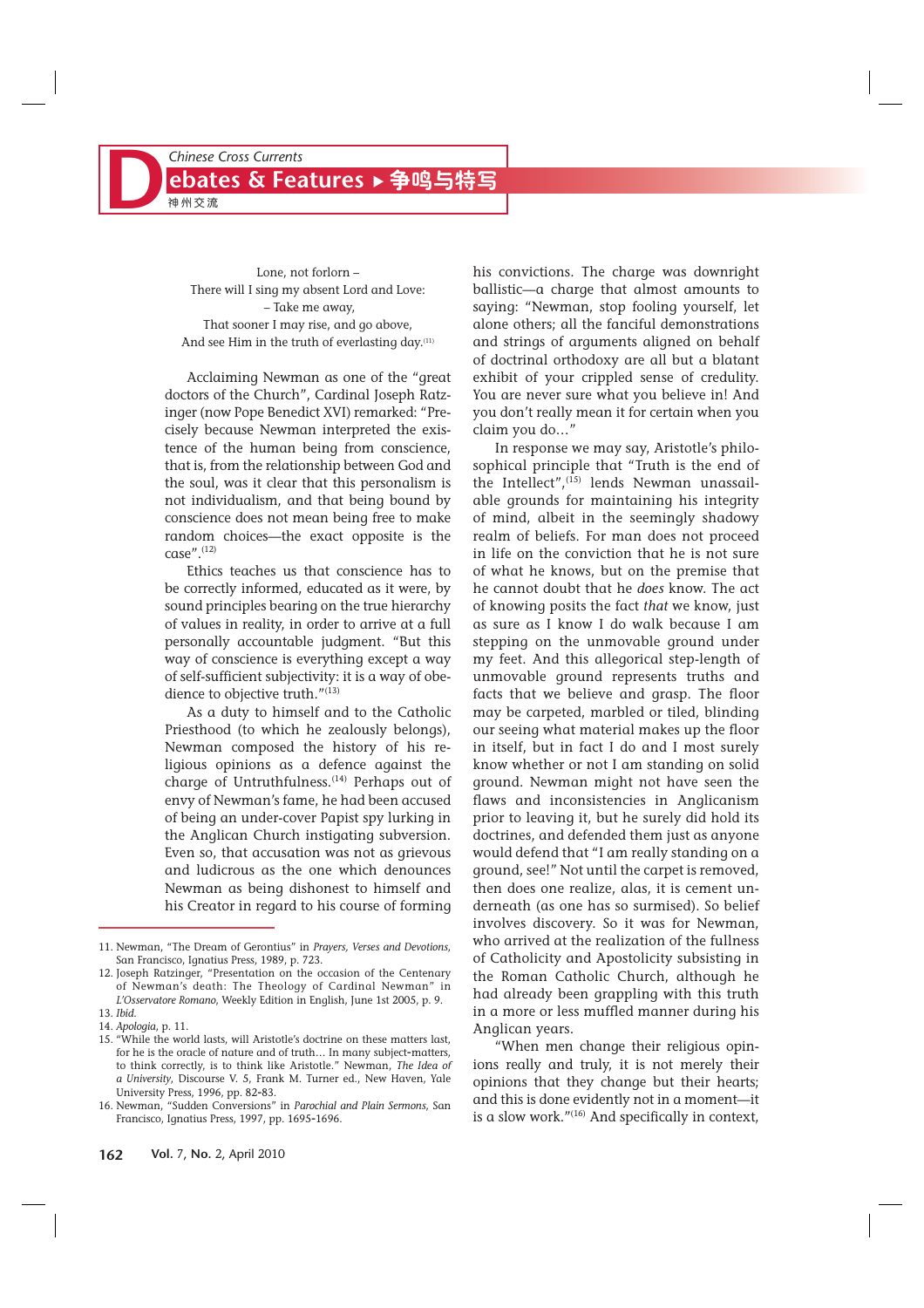以上就是祈克果所指"客观地联系 到自身的主观性"(9) 的意思。他形容 这是一项"真实的任务"和"艺术", 在"池"(至高者)的宏大活影中肯定自 我存有。

纽曼年轻时, 虽受过加尔文教义 的熏染,亦曾承认有天启的影响,"认 定只有我自己和我的创造主两者, 纔是 绝对而自明的本体。"(10) 当然他后来 弃下了这粗雏的信念,且更成熟地拥护 了更完整的天主教信仰与教会的圣事 和教导; 然而, 我们不难在纽曼的生 命中察觉这跟神极为原始的亲身个人 关系一

> 载我而夫吧, 在渊底深幽中 尽由我留驻那儿。 在希望中那里孤夜刻守, 欲申述, 也言尽。 在那里,不动声色,我苦中怡乐, 孤单, 却不凄沧。  $\left($  ...... 在 那 里 我 要 唱 颂 不 得 见 的 爱

载我而去吧, 好我早能兴升,遥诣高处, 并在永日的真理中, 享见祂。(11)

Џ˖ü

拉辛格板机 (当今教宗本笃十六 世) 称许纽曼为"教会伟大的教父"之 一, 又说"正因为纽曼以良知去注释人 的存有,亦即由神与灵魂的关系作始, 故此他的人格主义显然并非个人主义; 处于良知的界限内并不意味可以放任作 出胡乱的抉择,事实却恰恰相反。"(12)

伦理教导我们须正确地形教良知, 用彰显现实中真价值等级制度的健全原则 去训育良心。这样, 人才可达致完满并具 人格承担的判断。"但这条良知的路途, 无论如何都不是一条自满自足的主观之 路——而是一条服从客观真理之路。"(13)

纽曼之所以撰写他的宗教见解历 史, 是因为他对他自己及对他所积极隶 属的天主教司铎职负责, 要去辩护这个 指控: 纽曼, 与其它天主教神父一样, 都不诚实。(14) 也许树大招风, 妒贤能 者诬指纽曼是教宗潜藏在圣公会内密谋 反动的卧底;不但如此,另一个更为严 重和无稽的指控, 盲斥纽曼其实一直对 他自己和创造者的信念形成过程都是不 诚实的。这项指控简直令人发指: 这好 比说: "纽曼呀, 别再自欺欺人了: 你 种种维护正统信仰教义的花巧演绎与严 密争论都恰恰展示出你那'宁可信其 有,不可信其无'的跛瘸轻信态度。 你从来都不肯定你相信什么! 当你声 称言之凿凿的时候, 其实不过是信口 雌黄……"

我们的回应是: 按照纽曼景仰的 亚里士多德(15) 的哲学原则——"真理 是理智的圭臬" ——无论信仰这个范畴 看来如何虚无飘渺, 纽曼正直的思想是 理据充足的。一个人活着,不可能终日 揣度到底自己能不能知道什么,他必须 在"他不能否定自己确实可以认知"的 前题下生活。"认知"这个行为本身就 假定了我们确实认知这个事实。正如我 知道我正在走路, 是因为我正脚踏地 上,而这是铁一般的事实。我踏足的 每一寸实地就好比我相信和把握的每

9. 祈克果, 《末年: 日记 1853-55》, Ronald Gregor Smith 译, 《 祈克果文集》, Malden, MA, Blackwell Publishers, 2001年, 第26页。

- 11. 纽曼, 《虬龙子之梦》, 《祷文、诗节、敬礼集》,旧金山, Ignatius Press, 1989年,第723页。(另见中文版《纽曼枢机及其
- 虬龙子之梦》,张鹤琴译注,台中,光启出版社,1969年。)<br>12. 若瑟・拉辛格,《纽曼逝世百周年纪念──纽曼枢机的神<br> 学》, 《罗马观察报》(英文版),2005年6月1日,第9页。 13. 同上
- 
- 13. <sub>17.1</sub>。<br>14. 《自我辩解》,第11页。<br>15. "只要这个世界继续下去,亚里士多德在这些问题上的理论 15. "只要这个世界继续下去,亚里士多德在这些问题上的理论 就会继续下去,因为他是自然的贤者,是真理的贤者……在 很多问题上,要正确地思考,就是要像亚里士多德那样思 考。" 高师宁,何光沪等译,《大学的理念》,贵州教育出 版社,2003年,第112页。

<sup>10. 《</sup>自我辩解》,第25页。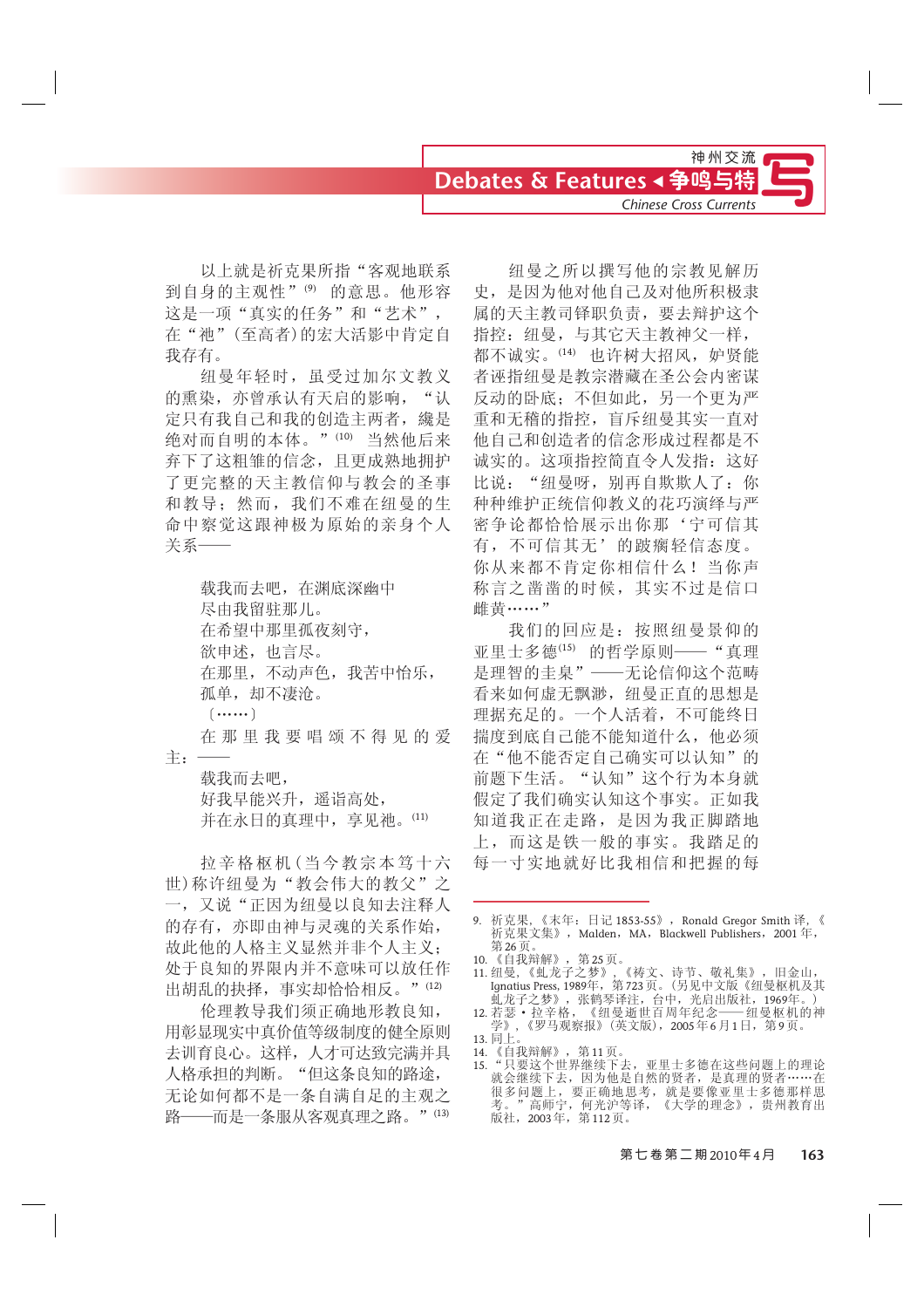"Christian spirituality is intellectual and theological in that it is Trinitarian, Christological, and ecclesial. It is also interpersonal and affective in that it involves a major dynamic process of interrelationship which grounds the theological aspect… God, the individual, and other individuals, or the community."(17) And is it not so with Newman, who slowly flew to soaring heights on these two wings of rationality and faith?(18)

#### **His Philosophic Quest**

In tracing his religious experiences, Newman records that at age 15, an initial conviction came upon him that:

It would be the will of God that I should lead a single life… that my calling in life would require such a sacrifice as celibacy involved… It also strengthened my feeling of separation from the visible world. $(19)$ 

Like Augustine, the stories of one's journey in search of greater beliefs often begin with some not so limpid intimacy with higher callings, a certain apprehension of some purpose that bears significance of life. However, Newman sets out to ask, "*How do I know* I am in the right way? *How do I know* that I have real faith, and am not in a dream?"(20) A quick formulaic solution, resembling medieval monastic folklore practices, is to "make some sacrifice, do some distasteful thing, which you are not actually obliged to do, to bring to your mind that in fact you do love your Saviour; that you do hate sin, that you do hate your sinful nature, that you have put aside the present world." $(21)$  And what is the rationale behind this ascetic, anti-eudaemonic sentiment? I propose that this is simply the fruit of Newman's reflection on the logic of the Cross: "it pleased God, by the foolishness of our preaching, to save them that believe." $(22)$  It is indeed foolish to even entertain the thought of testing one's own belief, let alone achieving it through self-inflicted pain. But that is precisely the "hard doctrine" that Newman deems worth recommending to those who seek what is beyond and above themselves. The Augustinian simile echoes a similar idea: "You want to be great? Then begin with what is very small. Do you want to build a large tall building? Then first dig a deep foundation, which is humility."(23)

In comparing Newman with Augustine, Cardinal Ratzinger points out how the former's conversion story elicits an image of a path-way, "*iter*", whereby the progressive, ever foliating pattern of doctrinal development as expounded by Newman finds concrete, life-inspiring exemplification in his very own Catholic journey.

Newman read profusely. So did many other spiritual masters. Yet the hallmark of Newman's bibliographical track is that the religious tenets or themes he had absorbed from books do not stand singly apart from the rest of his fabric of mind. This should justly be attributed to his insistent, conscious philosophical approach to every entry of knowledge, so to speak, which, conjoined *sub specie aeternitatis* (under the aspect of eternity), gradually brings the mind to a more holistic grasp of the hierarchy of the world, realistic or ideal. It is not that other people do not possess such habit or lack such power of integration, but it is because Newman stands out as being one who delves super-consciously in examining and expounding cognitive process with near scientific precision, evidenced in his crowning work, *The Grammar of Assent*. Rather than simply giving discursive, academic remarks on epistemological theory, he draws carefully weaved treatises from profound expe-

<sup>17.</sup> Robert Christies, "Newman's spirituality in relation to his conversion experiences" in *John Henry Newman—In His Times*, Oxford, Family Publication, 2007, p. 224; see also Philip Sheldrake, *Spirituality and History*, Maryknoll, Orbis Books, 1998, pp. 60-61.

<sup>18.</sup> See John Paul II, *Fides et Ratio* , Rome, September 15th 1998, Introduction.

<sup>19.</sup> *Apologia*, p. 28.

<sup>20. &</sup>quot;Self-denial the test of religious earnestness" in *Parochial and Plain Sermons*, p. 41. (Emphases original)

<sup>21.</sup> *Ibid*.

<sup>22. 1</sup> Corinthians 1:21 [Douay-Rheims Bible].

<sup>23.</sup> Augustine, Sermon 69, 1, 2.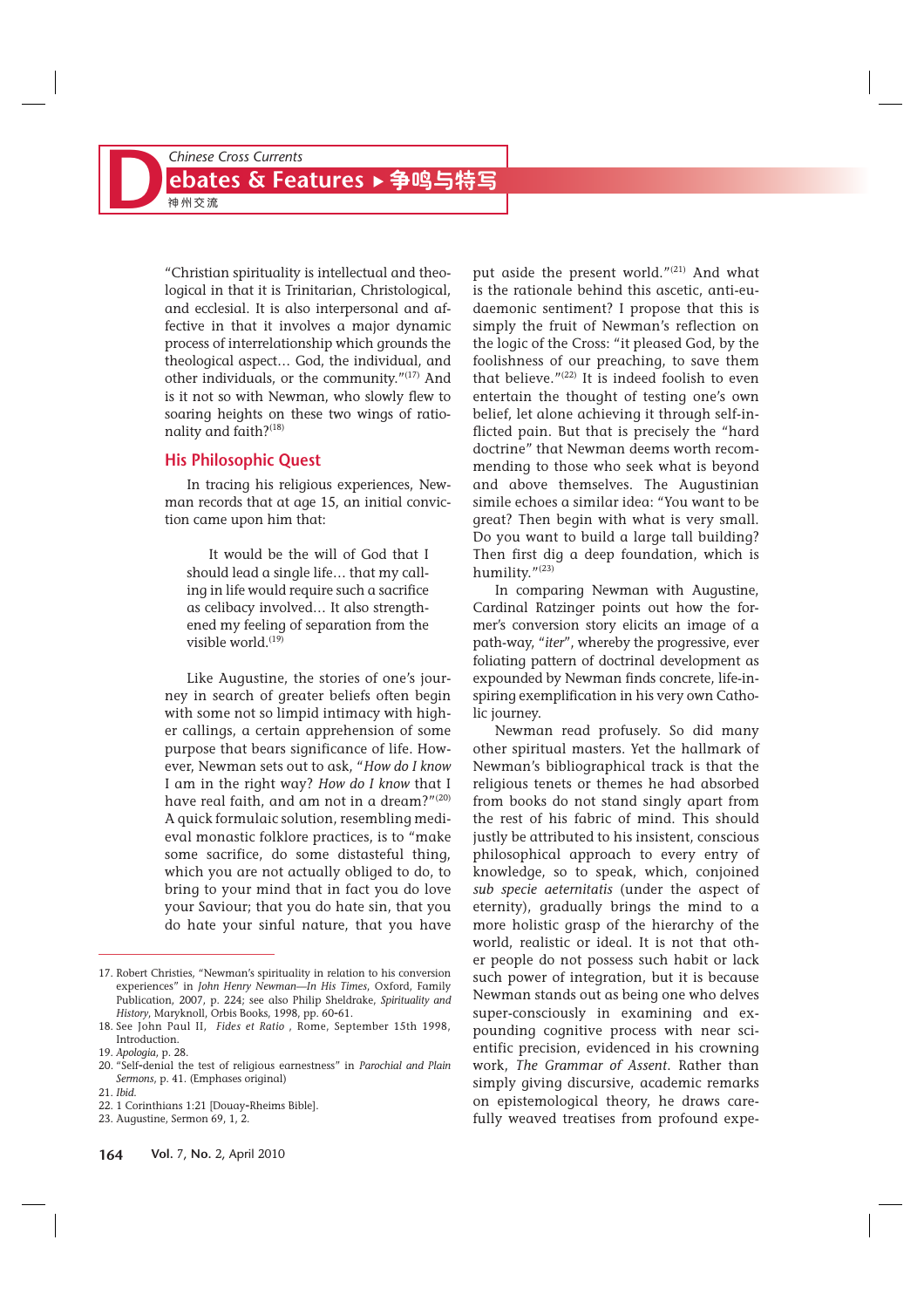一项真理和事实。地可以铺上地毡、 云石或砖块, 阻碍我们看见地本身的 材料是什么,但事实上我不能否定到 底我是不是正站在一块实地上。也许 纽曼在离开圣公会前,还没有看见它 当中的瑕疵和矛盾,但他确实曾持守 过圣公会的教义,甚至捍卫过它们, 如任何人都会合乎情理地说: "看, 现 在我的的确确是站在块实地上啊!"只 不过要等到地毡给揭走后, 人才如释前 犹地确认,自己一直都是站在水泥硬地 上,故此信念是涉及探求与发现的。为 纽曼亦然, 纵然他还是一个圣公会信徒 时已隐约地挣扎过,后来他终于明白这 项真理: 罗马天主教会才有完满的大公 与宗徒传承。

"当人们真真正正改变他们的宗教 见解时, 改变的不光是意见, 而是他们 的心; 这显然不是一蹴可及的事, 而是 一条漫长路。"(16) 更精确地说: "基 督徒灵修既理智又具神学幅度,皆因 它有天主圣三、基督及教会作轴心; 它亦跨涉人际与情感幅度, 因为它将 神学的幅度建基于一种重要的、有活 力的互动关系中: 神、个人、他人或 团体。"(17) 纽曼依靠信仰和理性的双 翼翱翔, 不就正正展示出他融汇百川 之特点吗 ? (18)

### 他具哲理的追求

在回索他的宗教经验时, 纽曼 记得十五岁那年,他遇到一种初始的 信念, "觉得神的旨意要我过独身生 活……以独身为我生平的使命……也 需要我以独身作牺牲······这更加强了我 和有形世界分离的感觉。"(19) 像奧思 定一样,人们追求伟大信念的旅途,常 以一种与来自天上的召唤擦身的蒙眬经 验开始, 领会到某些具重要人生意义的 终向。可是, 纽曼进而考问: "我如何 知道我在走正路?我如何知道我有真实

的信仰,而不是在造梦?"(20) 他提出 了一个仿佛取自中世纪隐修院传说习俗 的简捷方案: "作些克己苦工, 做些你 没有本份要做的厌恶工作, 好提醒你的 确爱你的救主,且你的确痛恨罪恶,且 你真的憎恨你带罪的本性, 且你已弃绝 了现世"(21) 这种反享乐的苦修情绪背 后又是什么道理呢?我认为这无非是纽 曼反省十字架逻辑的结果: "故天主甘 用若愚之道以救信众"<sup>(22)</sup> 其实, 想要 测试自己信念是否真伪这个念头已看来 颇愚蠢,更枉论要以自制苦楚为手段来 达到这个目的。然而,这正正是纽曼要 传授的"硬道理", 尤其值得向那些追 求超越自身者推介。奥思定的譬喻有异 曲同工之妙: "你希望成就大业吗? 那 便该从小做起。你想盖建一橦高楼大厦 吗? 那就先要打稳很深的根基, 亦即是 谦虚。"(23)

拉辛格枢机在比较奥思定与纽 曼时指出: 纽曼的皈依故事浮现出一 条"路径"的图像——他循步渐进地阐 释教义的发展,有如蕾叶逐绽,在他自 己的天主教旅途上找到了启迪生命的丰 硕结晶。

一如许多灵修大师, 纽曼博览群 书。但纽曼的阅历有别具一格之处, 就是他从书本上所汲取的宗教要旨或 题材, 总不会孤立于他的整个思维组 织之外。这恰当归功于他坚持、有意识

- 16. 纽曼, 《突然的皈依》, 《堂区与平白的宣讲集》, 旧金 山, Ignatius Press,  $1997$ 年, 第1695-1696页。
- 17. Robert Christies,《纽曼的灵修与他皈依经验的关系》,<br>《若望·亨利·纽曼——在他的时代》,牛津,Family<br>Publication,2007年,第224页;另见 Philip Sheldrake,《灵修 和历史》, Maryknoll, Orbis Books, 1998年, 第60-61页。
- 18. 参若望保禄二世, 《信仰与理性》, 罗马, 1998年9月15日, 引言。
- 19. 《自我辩解》,第28页。
- 20. 《克己是宗教真诚的试金石》,《堂区与平白的宣讲集》,第  $41\overline{11}$ 21. 同上
- 22. 《圣经》,《格林多人前书》一章廿一节 (吴经熊《新经全 集》译文)。
- 23. 奥思定, 《讲道集》, 69, 1, 2。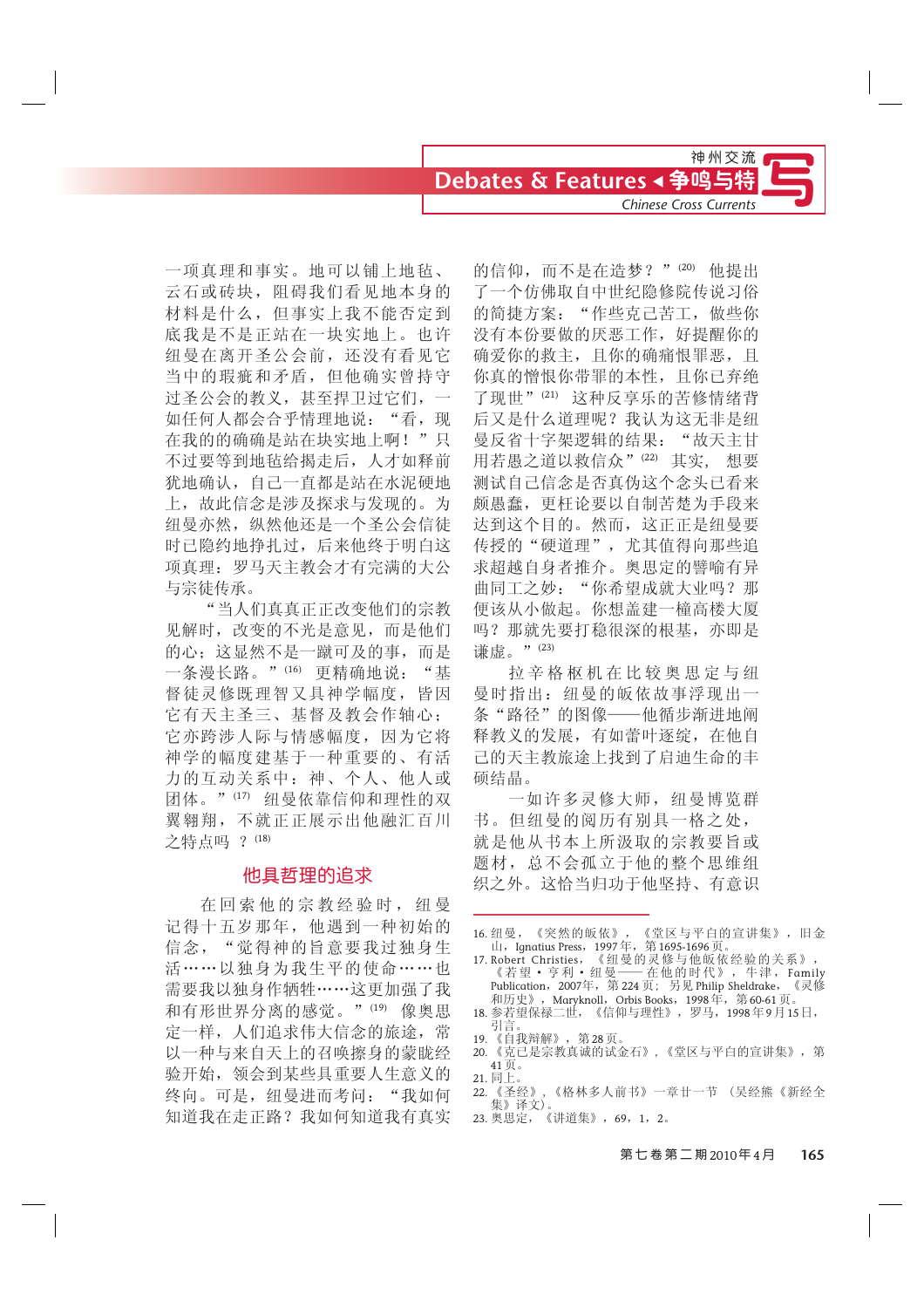rience of and insight into what it means to hold, to be enlightened, and to believe with real, as opposed to notional assent.<sup>(24)</sup> In other words, should one desire to embark on a quest for assured knowledge of faith, one should treasure the fruits of intellection over sheer religious enthusiasm. People nowadays may have grown tired of hearing about the compatibility between reason and faith, but recall in Newman's time, during the fresh post-Enlightenment era, Newman was striking a sound balance between radical evangelicalism and Newtonian empiricism at both swinging-ends of the ideological pendulum.

#### **His Truthful Zest**

The fact that Newman can hold on, linger and persist through up to eight decades in his preoccupation with dogmatic orthodoxy, sometimes very "high and dry", points to his uncompromising fidelity and solid religious foundation underlying the tumultuous tempest of distortions and debates. Piety alone does not seem adequate to account for this steadfastness. Newman centres himself chiefly on dogmas, yet it seems improbable that creedal formulae, "barren orthodoxy" and "technical subtlety"(25) alone can be at the core of faith—which is both a supernatural order of knowledge and a gratuitous grace at the same time. It is the infused attribute of faith which undergirds intellectual pursuits. Otherwise, it poses difficulty to appreciating Newman's inner self, because on the surface, his treatises appear so devoid of affective spiritual warmth. But actually, as one starts coming into contact with his sermons and hymns, prayer-texts and de-

25. Newman, "Saving Knowledge", in *Parochial and Plain Sermons*, p. 324.

votional writings, and, most eminently, his verses, one will be immediately transposed to the realm of the elated, the joy of landing in the region of truth and its resplendent beauty which only speaks to yearning souls most eloquently. In moments of acute spiritual rapture, Newman exults spontaneously with lyrical muse:

Praise to the Holiest in the height, And in the depth be praise: In all His words most wonderful; Most sure in all His ways!<sup>(26)</sup>

Most curious of all is how Newman, specially while still an Anglican cleric, with virtually no significant contact or even casual acquaintance with notable Catholic believers around him, managed to come to the frightfully bewildering decision of "flipping over" to what he himself nick-named "the most un-English Communion".(27) In Italy, Newman did meet up with Monsignor Nicolas Wiseman (1802-65), later Cardinal-Archbishop of Westminster, whom Newman decorated as a great prelate with "acuteness and zeal".(28) But besides that brief encounter, Newman did not seem to have attributed his conversion to, say, virtuous acts, exceptional holiness or evangelical witnesses of any particular contemporary Catholic. It was those ancient Church Fathers like St. Athanasius (c. 293- 373) and St. Gregory Nazianzen (328-389) with whom he was specially enamoured. This singles out Newman as a steadfast solitary spiritual traveller who relies to a great extent on his own synthetic power to discern the confluence of truth claims, whether divine or human, revealed or traditionary, guiding him throughout the right path. In pious terms, Newman's soul-reason was much aided by grace in his search.

His case illustrates a phenomenological point, viz. the incommunicability of personhood. Newman himself is in awe of this fact upon inner reflection.

Why, that every being in that great concourse is his own centre, and

<sup>24.</sup> See Chapter Four of Newman, *An Essay in Aid of a Grammar of Assent*, New York, Image Books, 1995; "'Real assent', a Newmanian term, 'is a process of understanding which passes through the stages of reflection'." H. Fries & J. Finsterhölz, "Infallibility", *Sacramentum Mundi*, Vol. III, New York, Herder and Herder, 1970, p. 135a.

<sup>26.</sup> First lines of the lyrics to the tremendously popular hymn sung throughout the English-speaking world, from *The Dream of Gerontius*.

<sup>27.</sup> *Apologia*, p. 13. 28. *Apologia*, p. 73.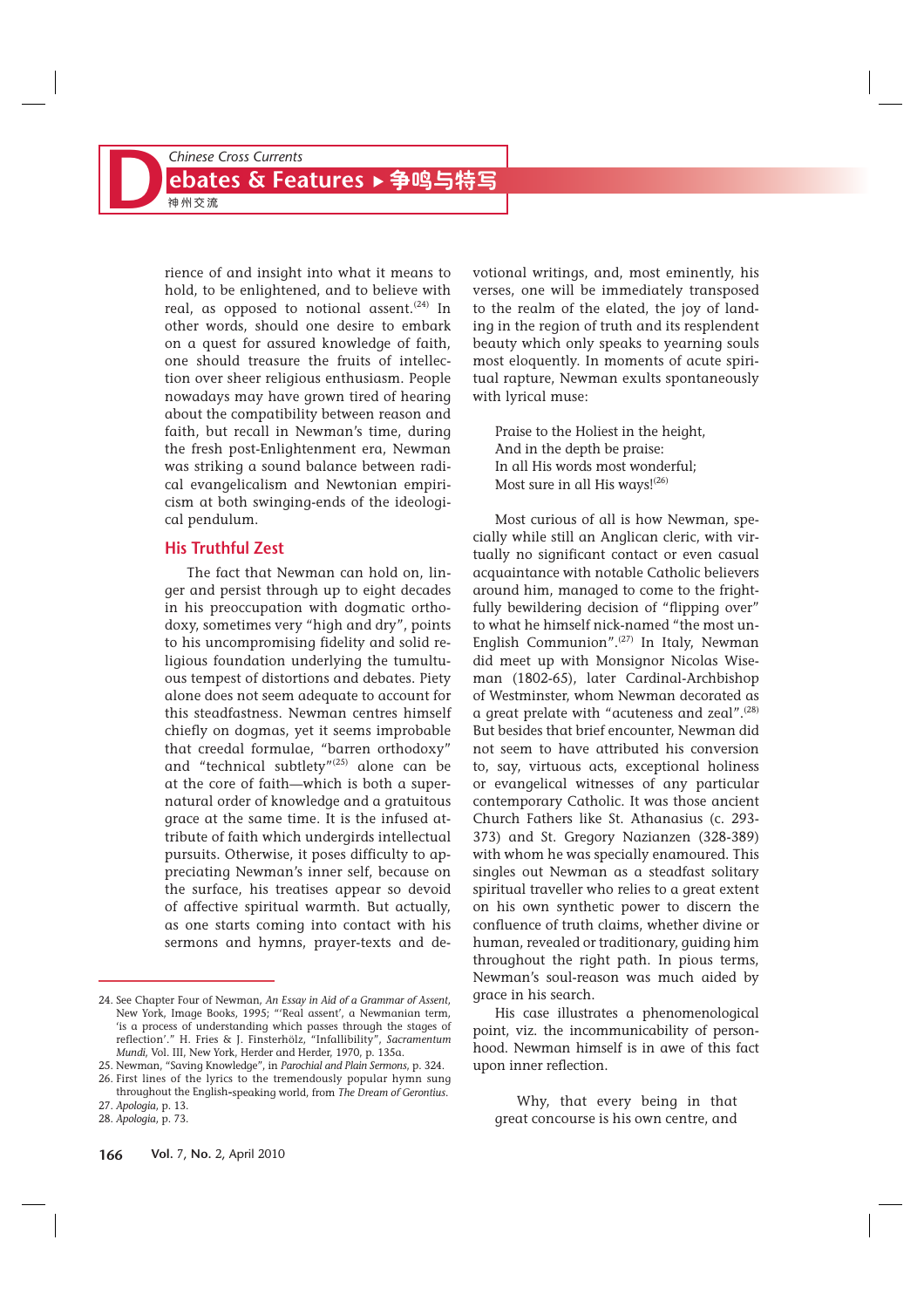地以哲学态度处理每项新知识的功力。 当我们把知识融合在永恒的视野中看待 时, 就会渐渐令心智更全面地掌握世界 的现实和理想界的秩序。这种整合知识 的本能虽然不算罕见,但纽曼的过人之 处在于他能运用超强意识, 以精密的科 学头脑去审视和详述思考过程。从他的 经典著作《信仰规模》(A Grammar of Assent) 一书中, 便可窥览全貌。

他并不像一些不着边际的学究, 漫不经心地阔谈什么是知识论;反而, 他从深刻的经验和洞察中, 缜密剖释 何谓之"去持守某信念"、"开启明 智"、和"真确地而非单单在想象中 去肯定某信仰"。(24) 换句话说, 当人 希望着手追求信仰上的真知灼见时, 便 应该更珍重理智的果实,多过纯粹对宗 教的热忱。今天, 人们可能已经听腻了 信仰与理性互补的老调,但回想纽曼 那个时代,正值刚脱胎自后启蒙运动 的时期, 在思潮荡迭的一边厢, 有基 要福音派, 而另一端, 又有牛顿式科 学实证主义——而纽曼走的则是康庄 的中庸之道。

#### 他满怀对直理的热诚

纽曼执着正统教义之务, 坚持不 懈近八十个春秋。看起来艰沥, 却突 显他不折不扣的忠信与稳固的宗教底 蕴,无惧各种曲解与激辩的狂风骇浪。 但是, 单靠虔敬之心, 又似乎不足以支 持这种坚毅的意志。纽曼主要集中于教 义,但难道光是沉闷的信条,和鸡蛋里 挑骨头般的正统教义伸述(25) 就能构成 信仰的核心吗?信仰既是超越本性的知 识, 又是白白施予的恩宠; 是自天倾注 人心的信仰特质驱使往理智的追求。若 不是这样的话, 便很难明白纽曼的内心 世界, 因为, 乍看起来, 他的论著总是 缺乏灵性情感上的暖意。但事实上,只 要开始接触他写的讲道辞、歌咏、祈祷

文、神修著作,和最扣人心弦的诗节 时, 便会顿觉有如出窍, 悠然自乐于 真理的国土。只有慕义如饥似渴的灵 魂才能意味深长的体悟如斯璀璨美伦的 光景。神魂超拔之际,纽曼情不自禁, 讴歌响韵-

> 赞扬至圣, 雷汉高天! 地府深壑, 振响颂声: 主圣言令, 尔雅青青: 其路其径, 匡济匡正! (26)

最耐人寻味的是, 当纽曼还是个 圣公会教士时,他跟身边著名的天主 教徒根本没有特别交情或联系,而他 却怎会作出如此耸人听闻的决定: 拂袖 而去, 转投加入他自己曾谑称为"最不 近英国人情的教会宗派"呢?(27) 在意 大利的时候, 纽曼确曾见过韦思曼蒙席 (Msqr. Wiseman, 1802-1865, 即后来西敏 寺枢机总主教), 又褒誉他为一位"敏 锐和有心火"的教长。(28) 但除了这短 促的会面外, 纽曼似乎没有将自己的皈 依归功于某某同期的天主教徒的什么 超凡圣德、壮举或传报福音的见证云 云。他反而特别钟情于古代教父, 如圣 亚大纳修 (Athanasius, 约 293-373) 和圣 额我略纳齐盎(Gregory Nazianzen, 328-389)。这突显纽曼作为一个坚毅的精神 旅途独行者,很大程度上是依仗他自身 集天地之大成的能力,去辨别梳理各 项获称都是真理的宣言; 无论它们导 源自启示、传统、天赐或是人授的,

<sup>24.</sup> 参《信仰的规模》第四章,纽约,Image Books,1995年;"纽 曼的用词:'真确的赞同','是一个屡经深思熟虑的认知 过程。'",H. Fries 和 J. Finsterhölz,《不可舛错性》, Sacramentum Mundi, 第三册, 纽约, Herder and Herder, 1970 年,第135a页

<sup>25.</sup> 纽曼, 《得救的知识》, 《堂区与平白的宣讲集》, 第324<br>页。 页。

<sup>26.</sup> 英语系国家中耳熟能详的圣歌首句,出自《虬龙子之梦》。

<sup>27. 《</sup>自我辩解》,第13页。

<sup>28. 《</sup>自我辩解》,第73页。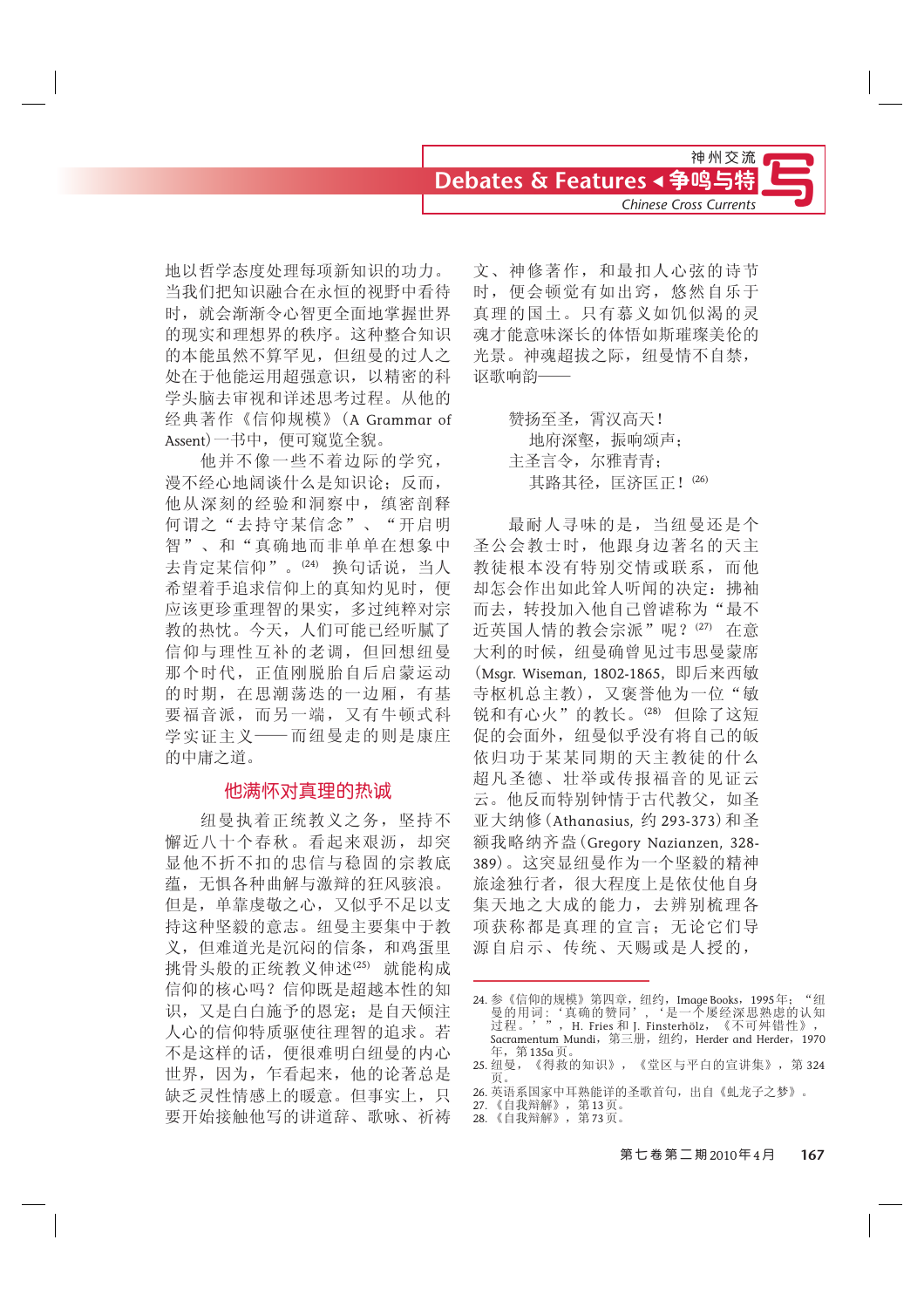all things about him are but shades, but a 'vain shadow'… He has his own hopes and fears, desires, judgments, and aims… No one outside of him can really touch him, can touch his soul… He has a depth within him unfathomable, an infinite abyss of existence.<sup>(29)</sup>

But, it would be a gross mistake to say that Newman denies the due contribution of human opinions and personal influences from without. Quite to the contrary, "The heart is commonly reached, not through the reason, but through the imagination, by means of direct impressions, by the testimony of facts and events, by history, by description. Persons influence us, voices melt us, looks subdue us, deeds inflame us."(30) So here again we see Newman striking a balance between the power of impersonal deductions and individual life-witnesses. In fact, has Newman himself not been one of the most inspiring personages in spearheading the mass conversion movement in England and world over from his time onwards?

In Newman, we observe that when honesty, humility and healthy self-honour are applied to the fullest extension of the work of logic, the mind peaceably takes on a quality of zeal, which may be roughly called a "zest of truth, for truth". In comparison, dry logic is not as dry as the arid soil of a liar's heart. A liar, out of face and a crooked craze for cover, has to perpetually conjure up excuses for the exponential generation of lie after lie—which can surely dry a man up to dementia. Self-deceit, as the great spiritual Fathers of the early Church have constantly taught, is the chief of all ills of a soul.

### **His Spiritual Rest**

Did Newman leave the Church of England out of frustration in steering her back to the delicate course of the *Via Media* (mid-way between Protestantism and Papist Romanism)? On his life-changing trip to Italy (1832–33), an apt geographical icon of his own inner sojourn, he lamented England's simmering unbelief:

Truth after Truth, of choicest scent and hue, Fades, and in fading stirs the Angels' grief, Unanswer'd here; for she, once pattern chief Of faith, my Country, now gross hearted grown, Waits but to burn the stem before her idol's throne.<sup>(31)</sup>

By the same token, did Newman choose the Roman Catholic Church for her superior or more comforting conditions? Negative. Just nine months prior to his conversion, he wrote:

The state of the Roman Catholics is at present so unsatisfactory… The simple question is, Can *I* (it is personal, not whether another, but can *I*) be saved in the English Church? Am *I* in safety, were I to die to-night? Is it a mortal sin in *me*, not joining another communion?(32)

Towards the cusp of his definitive move, Newman's parting correspondence with friends reveals tremendous inner struggle yet ever clearer vision of his decision. A decision eventually made, assertedly, in reason, conscience, and duty:

…how could I be answerable for souls, (and life so uncertain,) with convictions, or at least persuasions, which I had upon me? It is indeed a responsibility to act as I am doing; and I feel His hand heavy on me without intermission, who is all Wisdom and Love, so that my heart and mind are tired out.<sup>(33)</sup>

What followed was his repose in the "One Fold of Christ," when he was received into the

<sup>29.</sup> Newman, "The Individuality of the Soul", in *Parochial and Plain Sermons*, London, 1869, IV 81-83; quoted in John F. Crosby, *The Selfhood of the Human Person*, Washington, DC, Catholic University of America Press, 1996, p. 52.

<sup>30.</sup> *An Essay in Aid of a Grammar of Assent*, p. 89.

<sup>31. &</sup>quot;Progress of Unbelief", in *Prayers, Verses and Devotions*, p. 590.

<sup>32.</sup> *Apologia*, p. 208. (Emphases original).

<sup>33.</sup> *Apologia*, p. 210.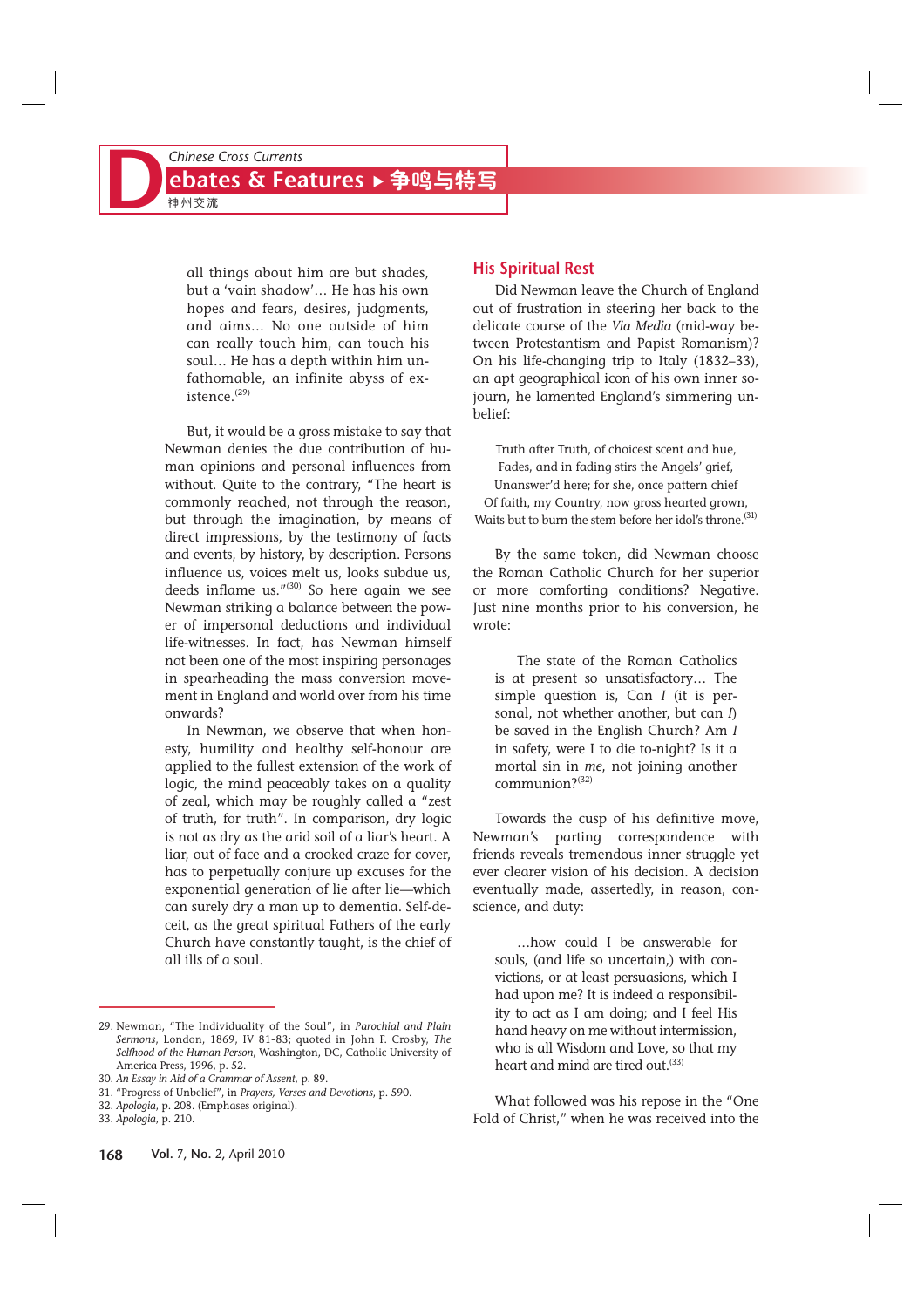纽曼都一一借用,以帮助他在正途上 作响导。按有点宗教味道的说法: 纽 曼的灵智, 在探求过程中, 是满溢恩 宠的扶助的。

他的案例印证了一个现象学观点: 人格的不可沟通性 (incommunicability, 指每个人独存的人格是不可能跟其它人 的混淆, 更不可互替)。纽曼在深入的自 省中也惊叹这个事实:

> 为甚么在那伟大的洪流 中,每个存在者都是他自己 的中心,而包围在他身边的 事物也只不过是阴影,不外 平是昏弱的影子……他有他 自己的希望和恐惧,愿望, 判断和目标……他身外无人 能够真正地触摸他, 触动他 的灵魂……在他内有个无底 的深潭,一个无限的存在的 深渊。(29)

但如果我们就此假定纽曼一概不 承认外来的个人影响, 或人事观点所 能作出的适宜贡献的话, 我们便大错 等错了。相反,他说:"通往人心之 路通常不是循理智,而是透过想象, 靠直接烙印心胸,藉事实和事迹的见 证, 藉历史, 藉描绘。特别是靠人影 响我们, 声音融化我们, 脸相说服我 们, 行为燃励我们。"(30) 从这里我们 留意到纽曼如何避害就利, 权衡客观 逻辑推理的力量与具感染力的个人生 命见证之间。纽曼自己不就是一个活 生生的例证吗?他的魅力感染同辈后 世, 启发了英国及全球一场盛况空前的 皈依运动。

从纽曼身上我们学习到,当诚恳、 谦虚和健全的自尊心, 通过被应用到逻 辑的完满运作的时候,理智便会产生一 种热忱的特质, 甚至可称为"为真理而

发的真理狂热"。相比之下,冷酷干涩 的逻辑思维总不及一个骗子的心来得干 涸。一个骗子为了面子及为了避嫌的歪 念, 总会永无止境地编织借口来掩盖他 日益滋长的谎言——撒谎者的心不难干 烧到发疯的地步。早期教会伟大的神修 教父常常苦口婆心地教导: "自欺欺 人"是灵魂众顽疾之首。

#### 他心灵的安息

到底纽曼因何故而离开英国圣公会 的呢?是由于沮丧,无法将它导引向那 知易行难的"中庸之道"吗(即平衡于誓 反新教与教宗直辖的罗马教会之间)? 他 1832至1833 的意大利之行, 可谓他内心 旅程的转捩点。在那里, 他痛惜隔岸的 英国正酝酿背叛信念之火:

> 华美馨香萦绕中, 真理赛真理 遂淹殁;答案当下寻不着, 黯撩天使神伤。

吾国昔为信仰楷模,今却异心生, 只待侍她偶像座前, 白焚断根。 $(31)$ 

纽曼又是否为了向往罗马天主教会 更舒适的条件而选择她呢?答案显然不 是。离他皈依前仅九个月, 他写道:

> 罗马天主教徒目前的状 况并不甚理想……问题非常 简单: 到底我(这是极之个人 的,不是别人,是我)能否在 英国教会中得救?要是我今晚 就死去, 那我是否安全? 不加

<sup>29.</sup> 纽曼,《灵魂的独立个性》,《堂区与平白的宣讲集》,伦 敦,1869 年,第四册,第 81-83 页,引自 John F. Crosby,《人 的自我人格》,华盛顿,美国天主教大学出版社,1996 年, 第52页

<sup>30. 《</sup>信仰的规模》, 第89页。

<sup>31. 《</sup>弃信之路》, 《祷文、诗节、敬礼集》, 第590页。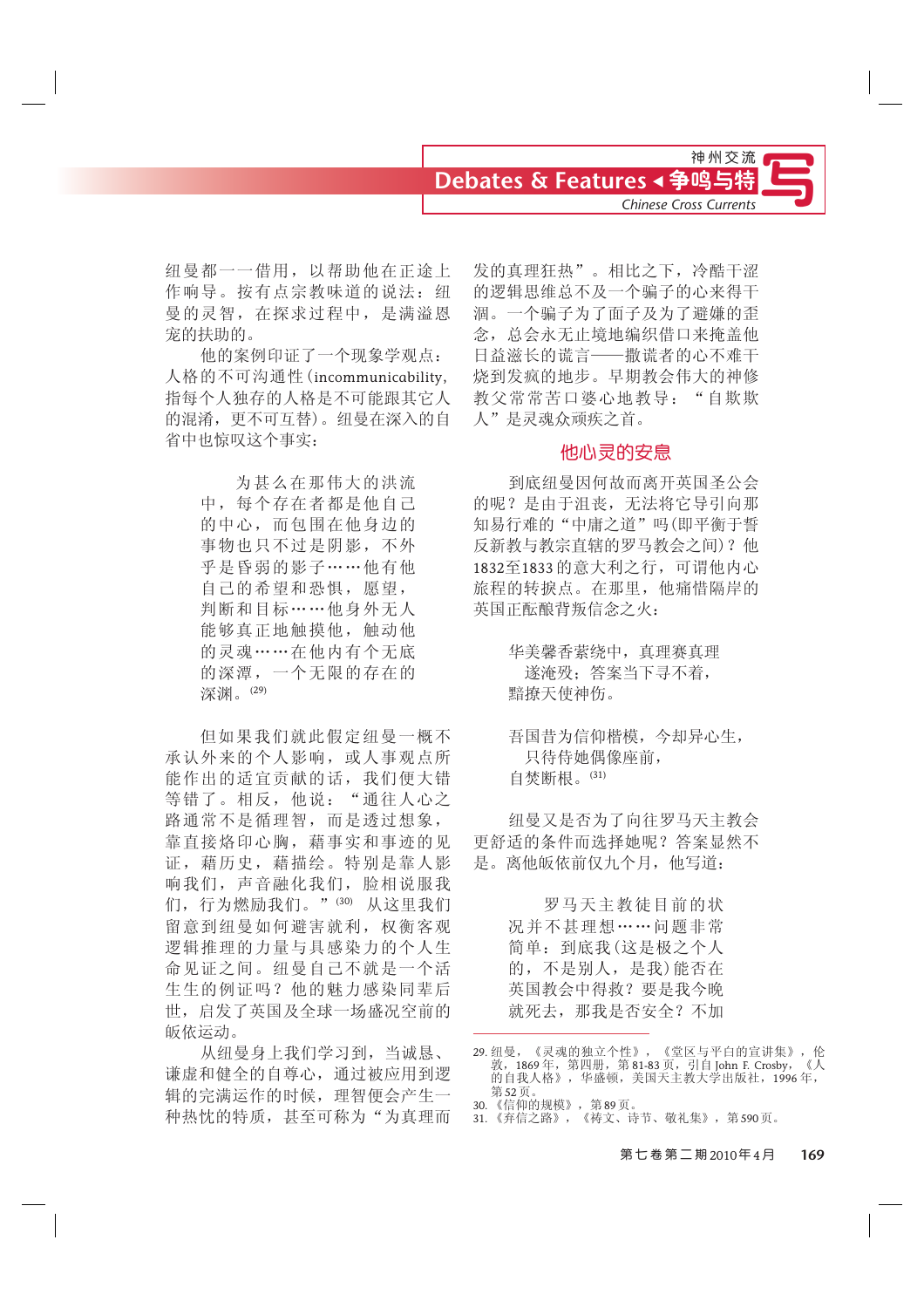Catholic communion, pomplessly and calmly, by the hands of the Passionist priest, Blessed Dominic Barberi, in Littlemore, Oxford, on 9 October, 1845.<sup>(34)</sup>

#### **Newman Speaks to the Heart**

It would be an askew assumption to think that Newman's fine erudition must therefore give his religiosity a heavy academic flavour. Though the general readership may take pains

to follow his crafted sentences and sophisticated, airtight arguments, this apparent intellectual distance does not betray the fact that Newman possesses a simple heart comparable to Thomas Aquinas, who, after years of theological writings, realized that not an iota of his brilliant tomes is worth a simple glimpse of the Logos (God) Himself. Aristotle aspired to the ultimate "contemplation contemplating contemplation",

Newman surprisingly chose this as his motto, "*cor ad cor loquitur—*heart speaks to heart", a pithy manifesto of his own *modus vivendi* (method of proceeding) in the pursuit of the true faith. His career of copious writings, both public and private, can, to a certain extent, be viewed as nothing more than a preacher's carefully jotted sermon notes, good only for psychological preparation. But that in no way does justice to the significance of the preacher's

> very own personal crystallization of the salvific message which can only obtain full expression in actual spoken words and oblated prayers. Newman is the one who manipulates his works, not the other way round, and we shall not let his literary achievements blind our communion with his inner self. "Give me that true wisdom, which seeks your will by prayer and meditation, by direct discourse with you, more than by reading and reasoning", prays New-



John Henry Newman / 若望 · 亨利 · 纽曼 (1801-1890)

so does every saintly soul desire the beatific vision which in many cases requires not a wellread mind, but a well-prepared heart open to the freely infused grace from God. Therefore

 $man.<sup>(35)</sup>$ Newman's quintessential Englishness, (36)

his prolix prose writing, and more so, the palpable Victorian aura surrounding this celebrated convert to Catholicism, are no reasons to bar any non-Anglos from a veritable appreciation of what he, a religious figure, had sought in earnest for the soul-rending consolation of the Truth divine and sublime. His is a case where searching has turned ties with his former associates sour, where sincerity for religion became the bane of dishonest accusation, but also where his mind is ushered unto peaceful repose in the unerring Truth of everlasting enjoyment.

**170 Vol.** 7, **No.** 2, April 2010

<sup>34.</sup> A brief description of the event can be found in this very handy yet beautifully narrated biography by Michael Davies, *Lead Kindly Light—The Life of John Henry Newman*, Minnesota, The Neumann Press, 2001, pp. 80-81.

<sup>35. &</sup>quot;A Prayer for Wisdom", in *A Newman Prayer Book*, Vicent Ferrer Blehl, S.J., ed., Birmingham, The Oratory, 1990.<br>36. "...but I had water"

<sup>36. &</sup>quot;…but I had rather be an Englishman, (as in fact I am,) than to belong to any other race under heaven." As Newman applauds his compatriots "as generous, as they are hasty and burly" and, curiously and perhaps not inadvertently affirms that "their repentance for their injustice is greater than their sin." *Apologia*, p. 11.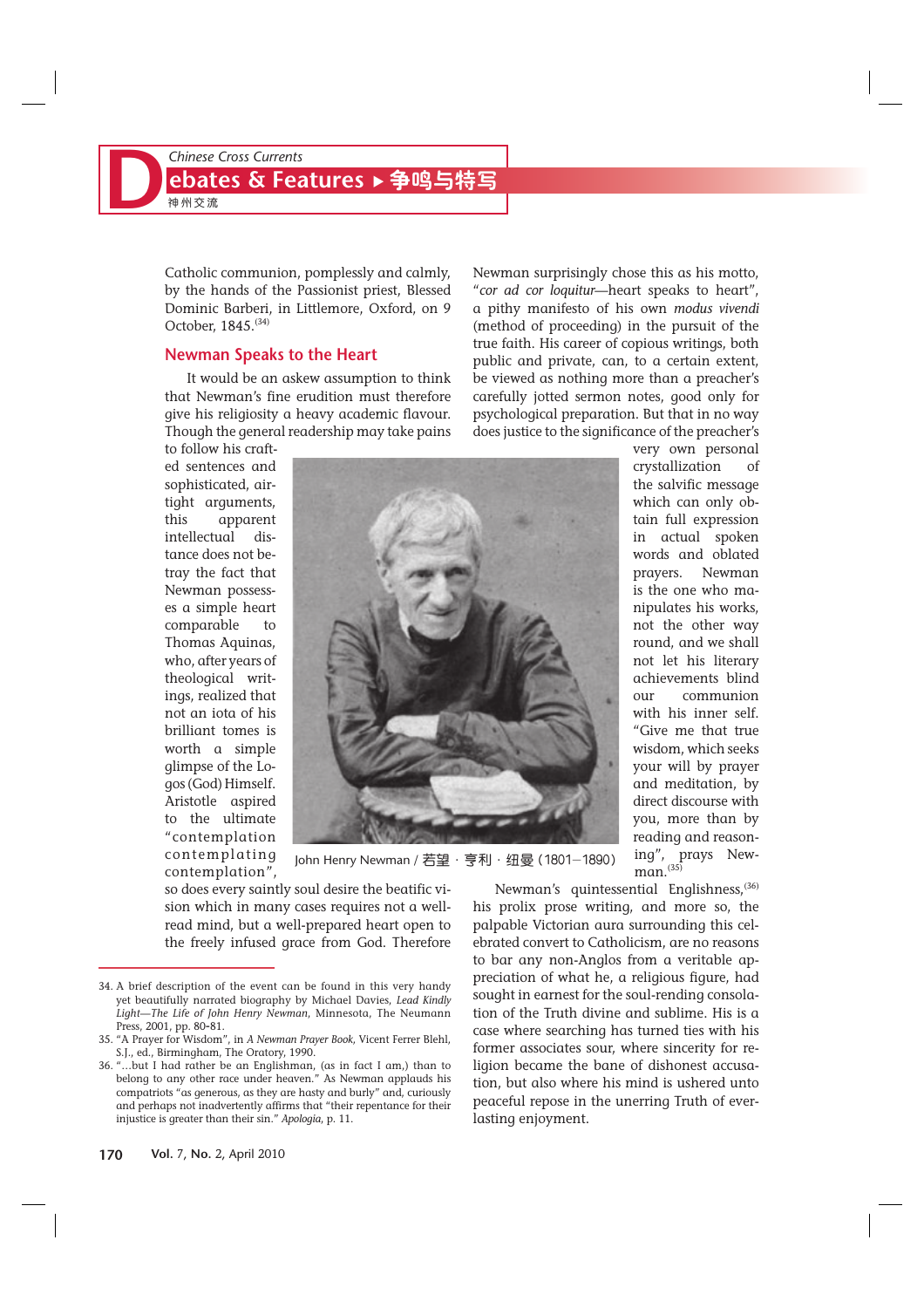

入另一个教会, 是不是为我一 条致死大罪? (32)

在他迈出决断的一步之际, 纽曼与 朋友的书信往来之间,透露出无比的内 心挣扎, 同时他的决定亦越形清晰。这 个决定最终是毫无疑问的按理智、良知 和责任作出的-

> ……我心里有种种信念, 或起码是强烈的倾向(而生命 又是如斯浮沉不定), 我怎可 能跟一众人灵交待呢?我现在 所做的, 确实是个负责任的行 动; 我又感受到祂的手重压着 我, 从不间断——祂是全智全<br>爱——今我的心神疲惫不堪。(33) 一令我的心神疲惫不堪。(33)

接着发生的, 便是他安怀于"基 督的一牧一栈": 1845年10月9日, 在牛津的一个小村庄 Littlemore, 藉一 位苦难会神父, 真福道明 · 巴比利 (Bl. Barberi) 之手, 纽曼简朴地、心安理得地 被接纳成为天主教会的一员。(34)

#### 心照神交

人们惯常有种错觉,以为纽曼的 渊博学养,总令他的宗教情愫沾上浓浓 的书卷气。纵然一般读者有时要颇费劲 地去摸索他的雕琢词藻和布局严密的高 超论证,但这表面上高不可攀的智慧, 并不窒息纽曼拥有的一颗单纯的心。这 心可与圣多玛斯亚奎纳相比: 圣人长年 著书立说,叱咤神学界,但到晚年才惊 叹, 原来千言万语都不及对圣言(Logos, 神自己)之惊鸿一瞥。

亚里士多德渴望终极的"冥想思索 冥想",而许多圣善的灵魂都渴望见到天 堂的"荣福直观";但大部份情况下所要 求的,并不是一个学富五车的头脑,而是 一腔开放给神自由倾注恩宠的心怀。

因此, 纽曼奇趣地选择了"心心相 语" (cor ad cor loquitur)作为他的格言, 将他寻求真实信仰的生命窍门一语道 破。纽曼一生的浩瀚著作,无论在公在 私,都从某程度上可视作不外乎一个传 道人精心泡制的讲道辞稿, 只是一些心 理准备而已。但这看法却抹煞了讲道人 自身用口述,用祷告,把救恩讯息发挥 得淋漓尽致的个人魅力。纽曼才是他的 著作的主人,我们切勿喧宾夺主,莫让 他的辉煌文学遮挡我们透视他内心真人 的视线。

纽曼祈求说:

赐我那真智慧——藉祈祷和默想寻 眾祢的旨意:

藉与祢交谈, 胜过藉阅读和思考。(35)

纽曼固之然具根深蒂固的英式风 格, (36) 其散文华丽, 而这大名鼎鼎归服 天主教的改教者还弥漫着灼灼的维多利 亚气息。但这种种都不应该阻碍任何不 谙英语的有心人,欣赏这位宗教家如何 诚意拳拳地索求神妙的真理, 获享震摄 人心的慰藉。纽曼的经历交错: 踏上寻 找的路途, 反使他遭人白眼; 虔诚拥护 信仰, 则受千夫所指; 然而, 他的心灵 却祥和地被引进无误真理的安息中, 福 乐无垠—

> 慈光舒引, 纵暗霾围渐…… 吁,尔我导! 尔稳我脚履, 我莫胆求见 那远景千里;一步诚足已。(37)

- 32. 《自我辩解》, 第208页。
- 33. 《自我辩解》,第210页。
- 34. 关于他皈依一刻的叙述,可参考另一本较小但精彩的传记,<br>Michael Davies 着,《慈光舒引——若望·亨利·纽曼的生 When we had the Neumann Press, 2001年, 第80-81页。<br>H》,明尼苏达州, The Neumann Press, 2001年, 第80-81页。<br>35.《祈得智慧祷文》, 《细曼祈祷书》Vicent Ferrer Blehl, S.I
- 35. 《祈得智慧祷文》, 《纽曼祈祷书》Vicent Ferrer Blehl,S.J., 编,伯明翰,The Oratory,1990年。
- 37. 《凌云梁柱》, 《祷文、诗节、敬礼集》, 第572页。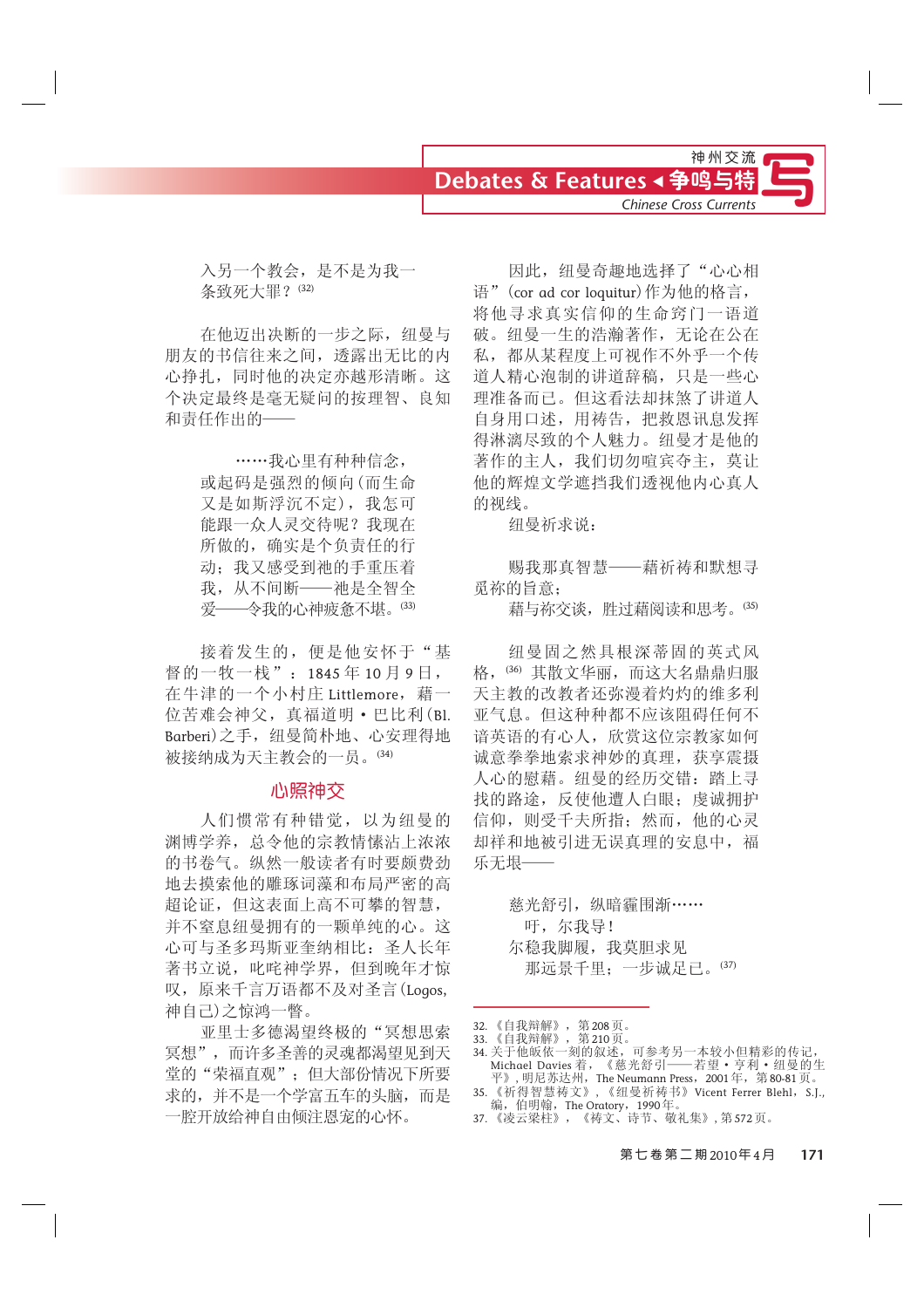*Lead kindly light, amid th'encircling gloom… lead Thou me on! Keep thou my feet; I do not ask to see* the distant scene; one step enough for me.<sup>(37)</sup>

#### **Postscript on a Prospect**

Newman's personalistic faith journey is earning universal acclamation, as his beatification by the Vatican draws near (September 2010). This not only means that Newman is a step closer to becoming a saint; it is also a monumental testament to celebrating the Newmanian Way—the perfect harmonious finality of holiness and truth. Modern mentality prices cost-effectiveness in getting at facts, which accompanies a mode of living that simultaneously aids the growth of unchecked libertine behaviour. Newman's experience reveals otherwise: a subjective encounter with a higher Being beyond the mundane calls for keen self-knowledge and an applied, corrective conformity to the objective. This rule of thumb is as scientific as it is "futuristic", for the goal is, after all, Paradise. ※

刘伟杰, 澳门教区修士。曾赴美国方济会施 道本维尔(Steubenville) 大学攻读准神学, 于 2003年取得哲学学士。随后从 Madonna 大学 修读修道生活神学。2007年考获国际天主教 大学及康奈狄格州圣宗徒修院神哲学院合颁 之哲学硕士。考获英语教学证书并在法国梭 冷圣伯多禄隐修院修毕高级额我略赞课程, 由 Ave Maria 大学颁发证书。曾于香港皇仁书院 执教; 由 2007年至 2010年初任澳门圣若瑟大 学(前称澳门高等校际学院)的基督宗教研 究学院讲师, 教授拉丁文、英语、中世纪哲 学、政治哲学、伦理和额我略赞。为瑞士伯 恩 Juventutem 国际天主教传统礼仪青年联盟创 始人之一, 及香港教区特伦多礼仪团体第一 任会长。特别对马尔赛 (Marcel) 及 Dietrich von Hildebrand 之基督徒人格现象学感兴趣, 亦好 读英国楚特通 (Chesterton) 之著作。现在正撰写 宗教研究学博士论文, 比较纽曼及马相伯。

#### 后叙——前瞻

纽曼富有个人人格色彩的信仰旅程 正获世人盛赞,而梵蒂冈也快要册封他 为真福(2010年9月)。这不单意味纽曼 成为圣人又走近一大步,更不朽地标志 纪贺"纽曼之道" ——结合圣德与真理 的完美和谐终向。

现代人的心态贵乎有效迅速的信 息传递。但是, 一种肆无忌惮、无拘 促的自由生活作风却随之而生。而纽 曼的经验则点出: 与超越尘俗的至高 存在者的主观相遇,要求恳切的自我 认知, 与及和客观价值观进行实际的、 不断求改善的契合。这条不二法门既科 学又够前瞻视野, 因为, 它的目的地终 归是天堂。嫁

> **Cyril Jerome Law,** Jr. studied for Pre-Theologate in Franciscan University of Steubenville, Ohio, and graduated with a BA in Philosophy in 2003. He earned graduate study credits in Theology of Consecrated Life from Madonna University, Michigan and in 2007 he completed his MA in Philosophy from International Catholic University, Notre Dame, Indiana, awarded through the Holy Apostles College & Seminary. He conducted chant choirs in churches in La Crosse, Wisconsin and St. Louis, Missouri. He has an English language teaching certificate as well as an Advanced Gregorian Chant studies certificate from Abbaye Saint-Pierre de Solesmes, France, and from Ave Maria University, Florida. He taught English at Queen's College, Hong Kong, and from 2007-2010 he was lecturer in the School of Christian Studies of the University of Saint Joseph (formerly Macau Inter-University Institute) where he taught Latin, Ethics, Medieval Philosophy, Political Philosophy and Gregorian Chant. He is also a co-founder of Juventutem International (Bern, Switzerland) and coordinator of the Tridentine Liturgy Community in the Diocese of Hong Kong. Apart from a predilection for the Christian personalism of Gabriel Marcel and Dietrich von Hildebrand, he is also a keen reader of G. K. Chesterton. His ongoing doctoral research topic is a comparative study on Newman and Ma Xiangbo. He is currently studying for the priesthood in the Diocese of Macau.

<sup>37. &</sup>quot;The Pillar of the Cloud", in *Prayers, Verses and Devotions*, p. 572.